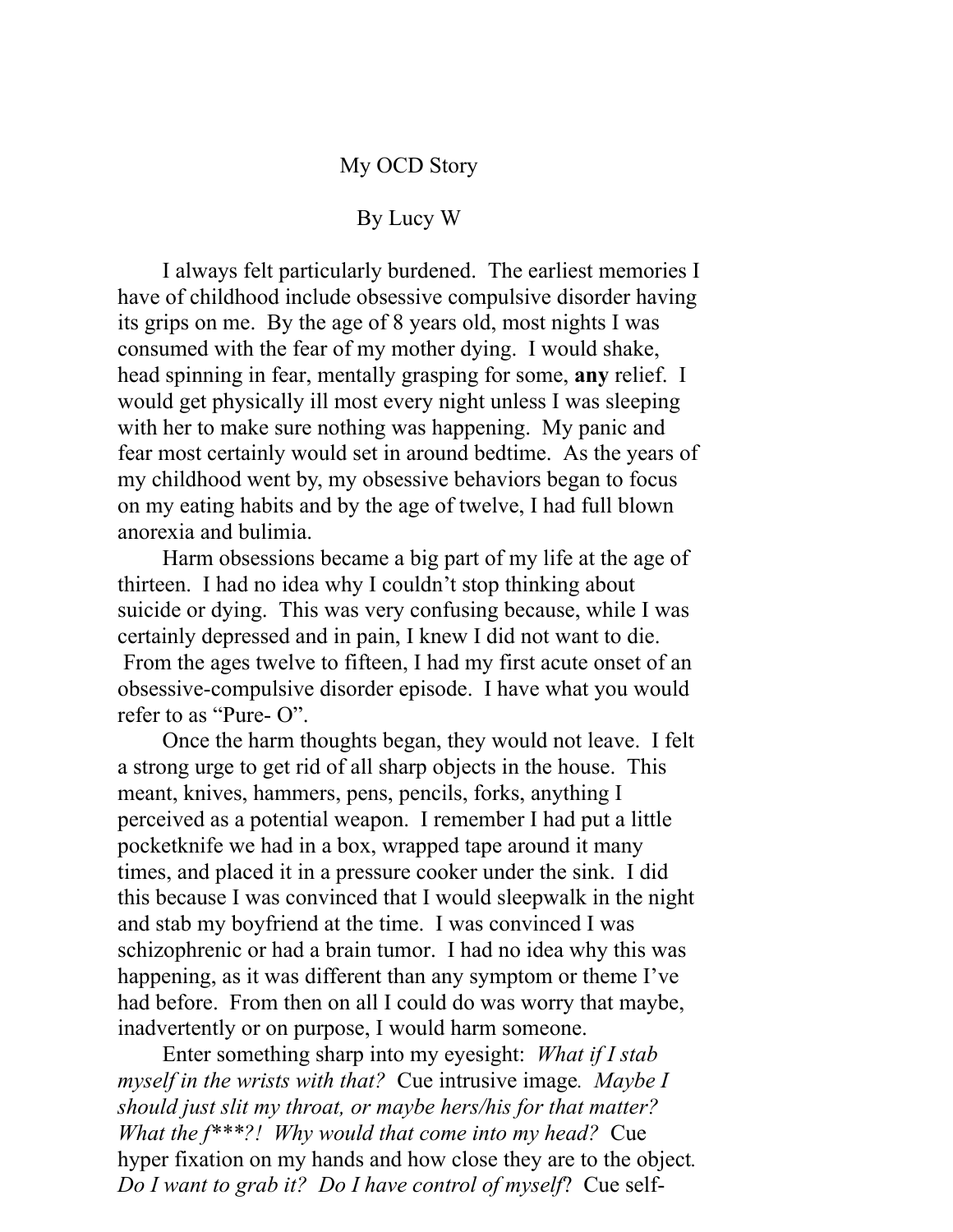checking*. I'll do whatever it takes to keep that from happening.* Cue compulsion. *What is wrong with me*. This downward spiral had gained too much speed, I couldn't stop*. At least my loved ones are safe.* 

This theme really stuck. I avoided watching tv, as there would most certainly be something my mind would latch onto. I couldn't cook, way too many poisoning/contamination/utensil triggers. I was trying to hide from my own mind, and in that endeavor my world became smaller and smaller. I was consumed by the mental compulsion of avoidance and reassurance. Google was my frenemy. I never liked what I found, and it only plunged me into hours of reading and obsessing.

Some days later, I found an OCD specialist. I walked into my first session believing I may be turned into the police, but I needed answers. After ten minutes of speaking, I thought to myself "maybe my life isn't over after all". I wasn't a freak; I wasn't the only person suffering in this very specific way. I wasn't dangerous, I wasn't a bad person. I have obsessive compulsive disorder; my brain has gotten carried away trying to protect me. The alarm system in my brain needed maintenance. He told me "I am sort of a mechanic for your brain". We put together a hierarchy and got started on exposures immediately. We started off small, as I was far down the rabbit hole of compulsions. I felt like a person again and not a shell of a body consumed by mental illness. I could sleep and eat again. OCD was always a bit in the background, but the battles became less frequent and intense. The exposure response prevention therapy was extremely effective.

The year to come after was a year of metamorphosis. I got my own apartment, and I was so happy that I had a chance to start again. It was the first time I had lived by myself in about four years. I was doing well for about a month and then the most intense OCD episode I had ever encountered hit me like a bat. I knew that the pandemic worsening and the winter coming would impact me, I just didn't know how much. I felt an impending doom a few weeks as my compulsions were winding up, tightening OCD's grip on me. Each time it hits, it hits different. However, some things always stayed the same, no sleep, no appetite, constant panic mode, episodes of derealization. The harm theme came back full force. My hands were raw from hand washing. I was convinced that was the only way to make sure drugs weren't on me or any surface I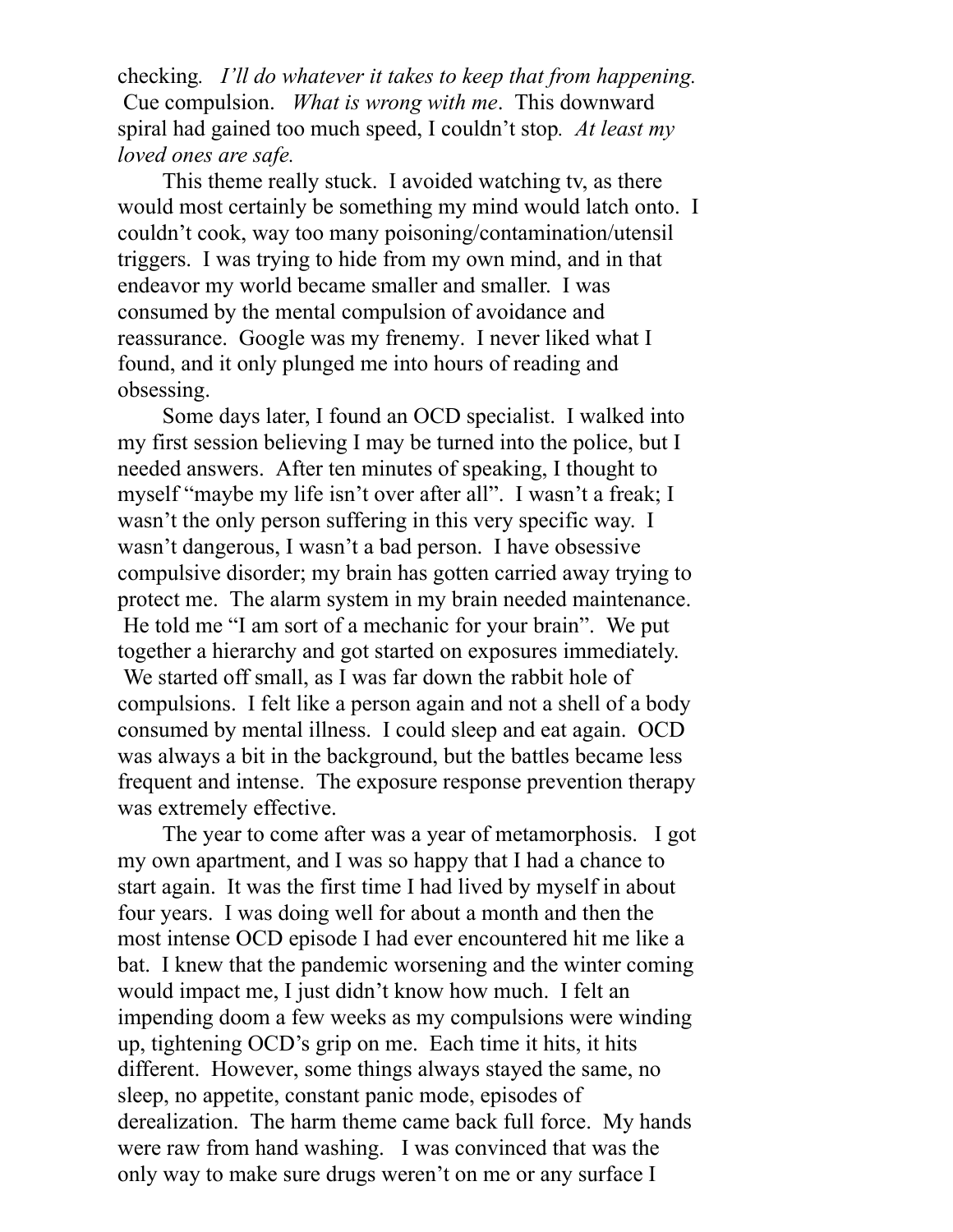touched. The fear was that a drug would absorb through my skin and cause me to have a psychotic break and violently attack people.

I felt like no one knew the level of my discomfort, how urgent it felt, how real. It got to the point where I just wanted to be strapped to a bed to make sure that nothing would happen. That's the OCD trap, there's no way to achieve 100 percent certainty. The stakes will just get higher and higher. I was giving OCD everything it wanted, I stopped fighting against it. It took me, mind and body.

For that reason, I became the most ill I had ever been. My intense fear and mistrust of medication was holding me back. My therapist decided I needed a more intensive therapy than his schedule allowed. I began an intensive treatment program of five sessions of therapy a week. This was hard work. Exposing yourself during an acute OCD episode can feel traumatic. The only emotion I felt was panic. After about two weeks I began to feel relief, we were making progress. I was pushing myself. I always wanted this, I always wanted wellness. I stayed in the intensive treatment program for about two months until I graduated to go back to more normal therapy. By the end, I was taking a micro dose of Lexapro and slowly working myself up to a therapeutic dose.

As the months went by on Lexapro, something incredible happened. The sinking feeling in my chest, the spikes, the panic attacks, they slowly started tapering off. I was able to dive into the exposures more without white knuckling. My chains began loosening, eventually falling off. I began to live again, the borders of my world expanding before my eyes. My lungs able to fill fully and produce a sigh of relief. I began enjoying food again, having full restful sleeps unencumbered by night sweats and horrific images. I was funny again; my edgy sense of humor had returned to me. I get excited about trying new things. I would say for the first time in my entire life I feel wellness, true wellness. The possibilities are endless for me.

 The most important thing you must have during the road to recovery is self-compassion. OCD can make you feel like you're on a never-ending hamster wheel, running yourself bloody in a circle, with no eject button. I hope this story gives hope to those in the trenches of battle against their own mind. I am five years sober from hard drugs, I occasionally have a drink here and there. The contrast between where I am and where I have been is magnificent, and I am proud of that. Now the rest